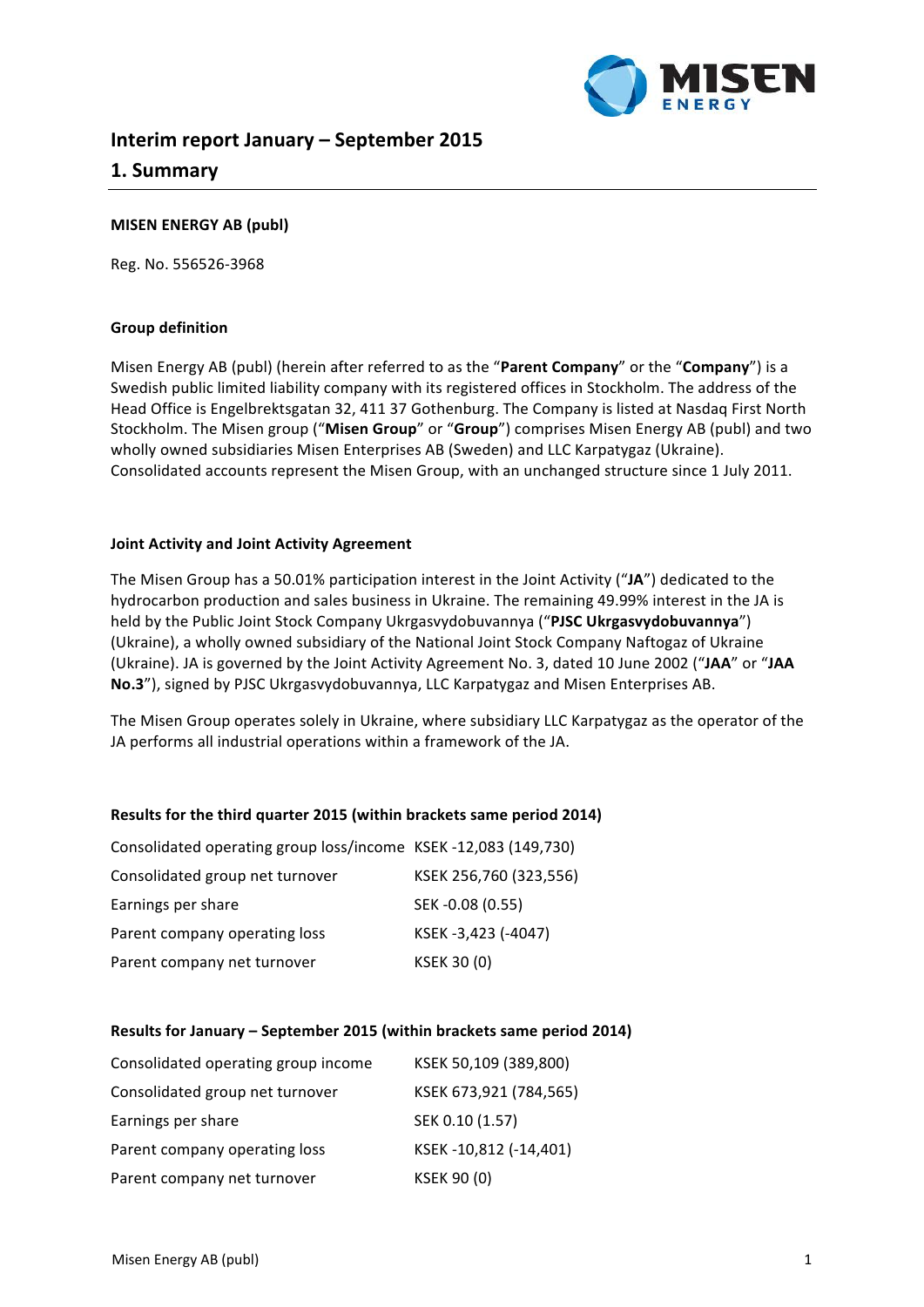# **Gas balance situation**

The Misen Group led JA was operating without issues in regards to the gas balancing process during the Q3 2015. All of the natural gas produced in January through September 2015 has been sold and inventories of unsold produce as of the end of September 2015 constituted a zero balance.

Management understands that the gas balancing process in Ukraine is based on monthly cycles of revisions and revaluations; hence an uncertainty remains as to the stability and continuity of it. By assessing the fact that the JA had no issues with the gas balance for more than a vear, including Q3 2015, the management concludes that formally the JA has been included into the gas balance during nine months of 2015 and there are no signs for this pattern to change for the upcoming period.

# Financing of the Company's Swedish operations

The Company continued borrowing from the shareholder TCT Holding AB during Q3 2015. In July 2015 the Company borrowed KUSD 154 (KSEK 1,294), in August 2015 the Company borrowed KUSD 132 (KSEK 1,124), and in September 2015 the Company borrowed KUSD 136 (KSEK 1,136). All of it was directed towards financing of the Company's Swedish operations. There was no financing received from the Dutch financing fund (Stichting Bewaarder Pluribus Optimum Fund), during Q3 2015.

# **Subsoil use charge increase**

Starting July 2015, the subsoil use charge for the JAs was increased to 70%. This was done in accordance with the laws adopted by Ukraine during 2014.

The subsoil use charge is payable at the time of production and delivery of gas into the gas transportation system. This puts additional financing constrains on the producing companies. The Misen Group's nine months 2015 result was affected by these changes as the production of January -September 2015 was levied at the increased rates. Provided the increase of the subsoil use charge is not reverted, there will be a negative impact on the Company's 2015 year results and will have a negative effect on the implementation of the JA investment program.

Please refer to the Annual Report 2014 and previous press releases for more detailed description.

# **Tax payments in Ukraine**

Despite difficult situation with the increased subsoil use charge, the Misen led JA continued paying all taxes to Ukrainian tax authorities. Since 2011, the JA has contributed to Ukraine KUAH 6,861,338 (adjusted KSEK 3,797,117) in taxes. During January - September 2015 alone, the JA paid KUAH 3,104,105 (adjusted KSEK 1,222,086).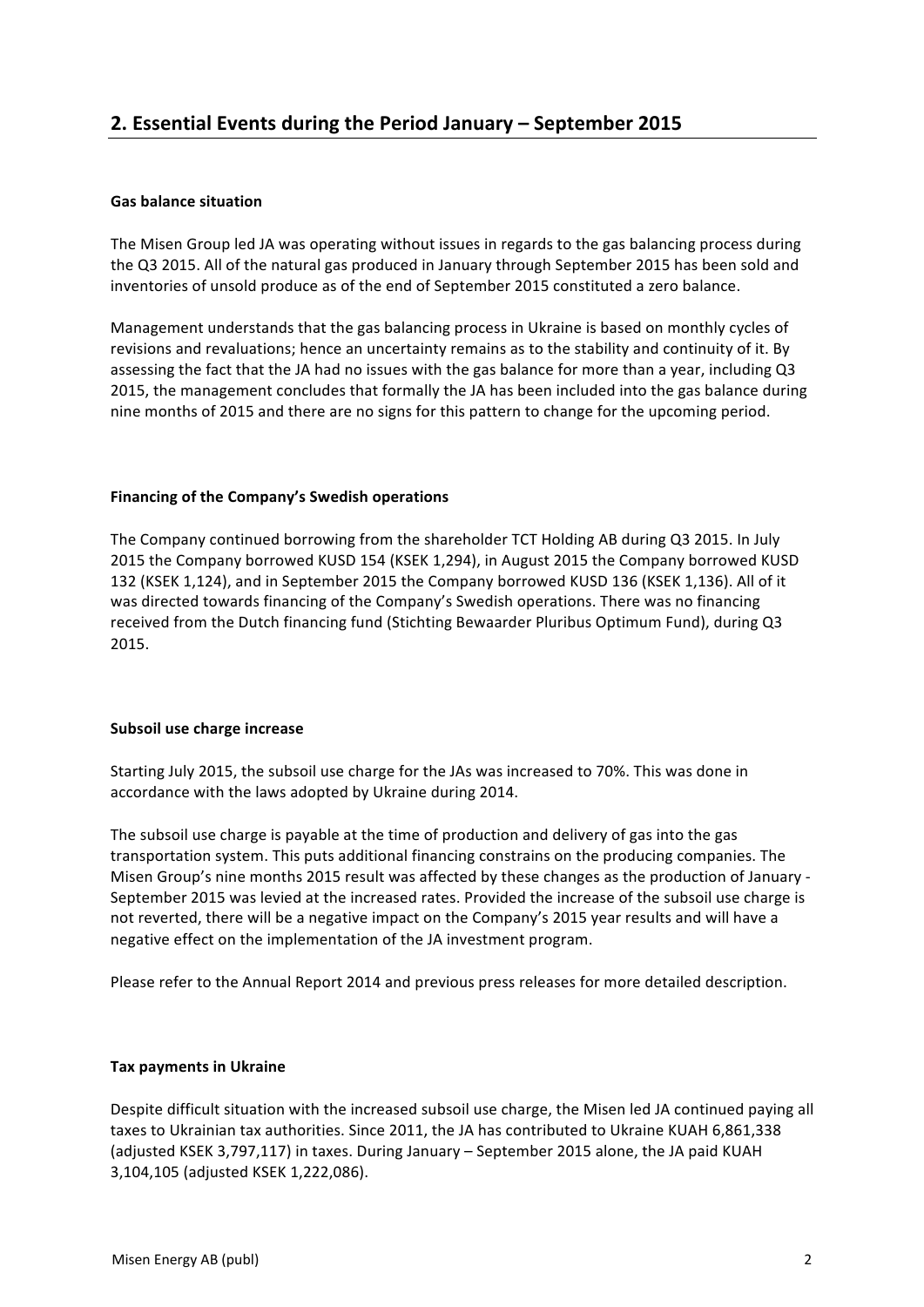# **Currency fluctuations**

In Q3 2015, Ukrainian currency has remained relatively stable in its value in relation to SEK. Main contributors were the provision of loan from the International Monetary Fund and, as a result, growth in international reserves. Still, the net effect on Ukrainian currency versus SEK remains negative during nine months 2015. This had a corresponding effect on the Group's operations and net assets and is represented in accounts.

During nine months 2015, the rate for UAH towards SEK has decreased from 0.4844 on 31 December 2014 to 0.3884 on 30 September 2015, or by -19.8%. Since the Misen Group's operations and net assets are almost entirely located in Ukraine this has caused a negative effect on the Group's equity, decreasing it by KSEK 139,196.

### **Investment program report**

Despite financial constraints imposed by the increased subsoil use taxation, the Company continued construction of booster compressor stations ("BCS") during Q3 2015. During nine months 2015 KSEK 89,259 (KSEK 121,830) was invested into the JA development program (compared to nine months 2014).

During Q3 2015, the Company has reached the following major milestones:

- 4 BCS were put into operations
- 4 BCS entered the final stages of construction
- 2 wells were undergoing workover and/or well stimulation works
- 5 metering units were under construction

As of September 2015, the JA commissioned four BCS. This was made possible due to a renewed investment program.

Currently JA operates seven BCS in Ukraine what allows stabilizing and maintaining the necessary operational pressures within the dedicated gas and condensate fields and provides for additional gas and condensate production to the JA.

The four BCS commissioned as of September 2015 are: Khrestishchenska (Kharkiv region), Letnyanska and Svydnitska (L'viv region) and Abazivska (Poltava region).

Khrestyshchenska BCS was constructed on the basis of Titan 130 CS gas turbines produced by Solar Turbines International Company (USA) comprising 4 units with the overall capacity of 60 MW. The total investment made by the JA into this project constitutes KUSD 135,300 (KSEK 919,200 using historical exchange rate). Khrestyshchenska BCS represents the largest installation of such kind in Ukraine, effectively supporting up to a quarter of the total domestic production of natural gas in Ukraine. Operating of Khrestyshchenska BCS will allow to maintain production of natural gas within the group of eight fields at the level of 4.65 billion cubic meters ("bcm") per year and will ensure incremental production of gas to the JA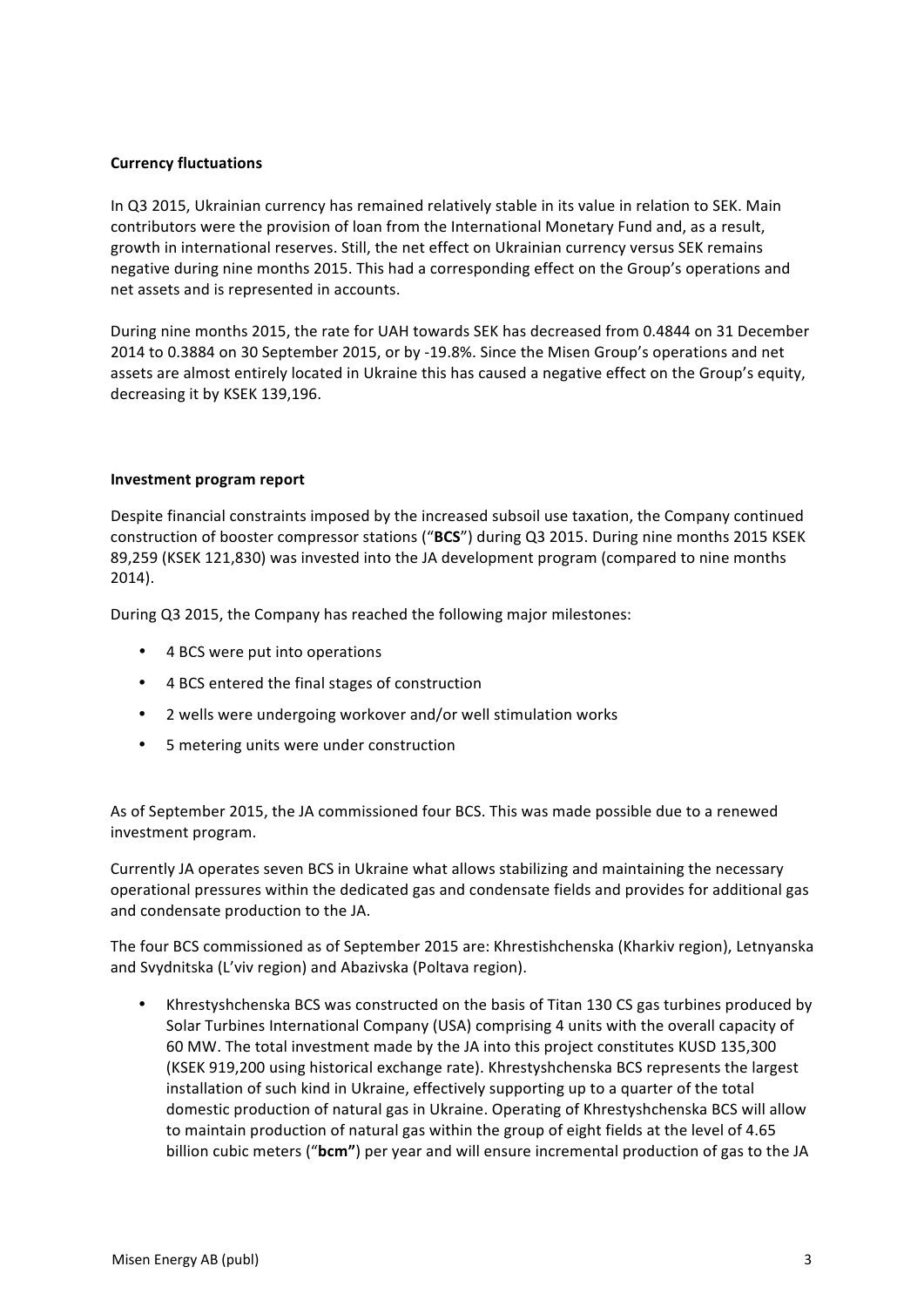in the range of 200 million cubic meters ("mmcm") per year.

- Letnyanska BCS was constructed on the basis of the Ariel gas compressor units and Caterpillar drive (USA) supplied by Propak Systems LTD (Canada) with the overall capacity of 1.23 MW. The total investment by JA into this project constitutes KUSD 6,100 (KSEK 41,200). Operating of Letnyanska BCS will allow to maintain the required operating pressures within the Letnyanske field and adjoining Oparske field, and will ensure incremental production of natural gas to the JA at the level of 9 mmcm per year. Along with Letnyanska BCS a gas dehydration skid was commissioned what allow to improve the quality of natural gas supplied to the main gas pipeline system of PJSC Ukrtransgas.
- Svydnytska BCS was constructed on the basis of the Ariel gas compressor units and Caterpillar drive (USA) supplied by Propak Systems LTD (Canada) with the overall capacity of 0.86 MW. The total investment by JA into this project constitutes KUSD 4,800 (KSEK 33,100). Operating of Svydnytska BCS will allow to maintain the required operating pressures within the Syydnytske field and will ensure incremental production of natural gas to the JA at the level of 7.5 mmcm per year.
- Abazivska BCS was constructed on the basis of Ariel gas compressor units and Caterpillar drive (USA) supplied by Propak Systems LTD (Canada) with the overall capacity of 0.79 MW. The total investment by JA into this project constitutes KUSD 5,300 (KSEK 35,500). Operating of Abazivska BCS will allow to maintain the required operating pressures within Abazivske and Sementsivske fields and will ensure incremental production of natural gas to the JA at the level of 7 mmcm per year.

#### **Production report**

Adjusted investment program has led to a stagnant or even decreasing productivity of certain product categories during Q1 2015 (when compared to the previous reporting periods). This was partially offset during Q2 and Q3 2015 due to the increase in production of natural gas caused by the renewed investment program.

|                         | January - September 2015 | January - September 2014 |
|-------------------------|--------------------------|--------------------------|
| Natural Gas (mmcm)      | 523.7                    | 515.0                    |
| Gas Condensate (ktons*) | 24.7                     | 21.4                     |
| Oil (ktons)             | 7.95                     | 24.4                     |
| LPG (ktons)             | 3.08                     | $\overline{\phantom{m}}$ |
|                         |                          |                          |

The table below sets forth the *accumulated production* indicators for the specified period:

\* thousand tons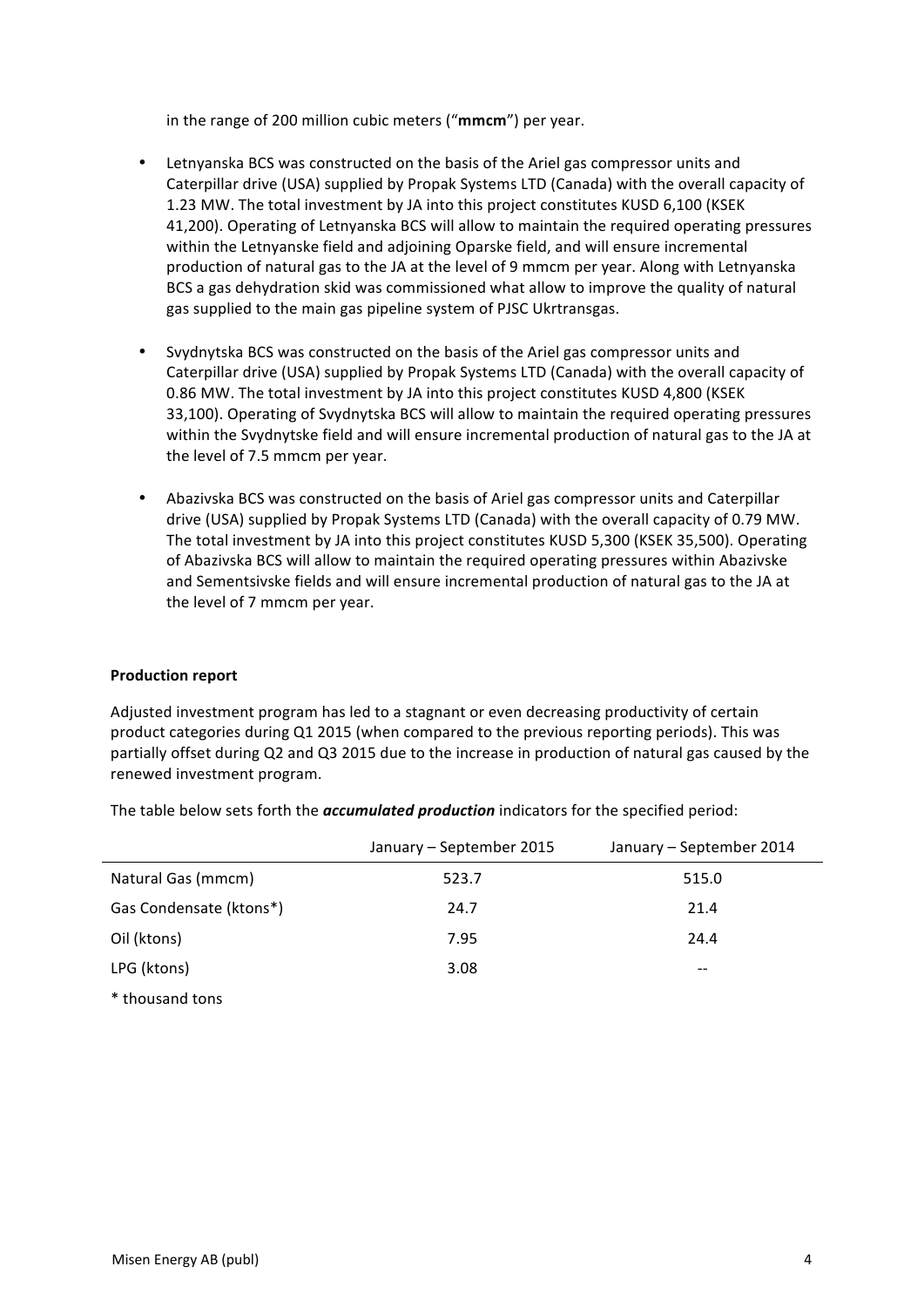## **Essential events after end of the third quarter 2015**

### *Gas balance*

The Misen Group led JA has continued operating without any issues related to the gas balancing process during October - November 2015.

#### *Financing of the Company's Swedish operations and Contribution to the JA*

The Company continued borrowing from the shareholder TCT Holding AB. In October 2015, the Company borrowed KUSD 135 (KSEK 1,133) and in November 2015, the Company borrowed KUSD 130 (KSEK 1,126) what was directed towards financing of the Company's Swedish operations. Furthermore, to address the going concern the Company has negotiated on extended financing with the shareholder TCT Holding AB, whereby TCT Holding AB agreed in principle to provide financing for the Swedish operations till the end of 2016. The Company has agreed to pledge 20% of shares in subsidiary Misen Enterprises AB in favour of TCT Holding AB.

In addition, TCT Holding AB indicated its readiness to provide MUSD 8.6 for the remaining contribution to the JA. To secure this, the Company is reviewing possibility to utilize authorization of AGM to issue shares, convertible debentures and/or warrants, with or without preferential rights for the shareholders, in the amount not exceeding 10 per cent of total number of shares and votes in the company, to be paid in cash, in kind and/or by way of set-off.

# *Currency fluctuations*

During the period October to mid-November 2015, Ukrainian currency depreciated by 6.0% in relation to SEK from 0.3884 to 0.3651.

#### *Investment dispute notice to the Government of Ukraine*

In early October 2015, the Company has submitted an investment dispute notice to the Government of Ukraine under the Ukrainian Swedish Bilateral Investment Treaty ("BIT"). The Company notified Ukraine that a dispute has arisen between it and Ukraine concerning the Company's investment in Ukraine, and invited Ukraine to resolve the dispute by consultation and negotiation.

As explained in previous reports and Company announcements, the Ukrainian Government continues targeted discrimination against the Company's investments in Ukraine by applying a 70% royalty on gas prices fixed by the regulator. If it continues to be applied, the 70% royalty will render it impossible for the Company to realize any return on its investments in Ukraine and ultimately may even force the Company to close its operations in Ukraine and loose the total value of its investment as well as the expected revenue for the 30- year life cycle of the investments, estimated at over USD 3 billion.

If the problems described in the notice of investment dispute cannot be settled with the Government of Ukraine within six months, the Company reserves its right to submit the dispute to international arbitration in accordance with the BIT.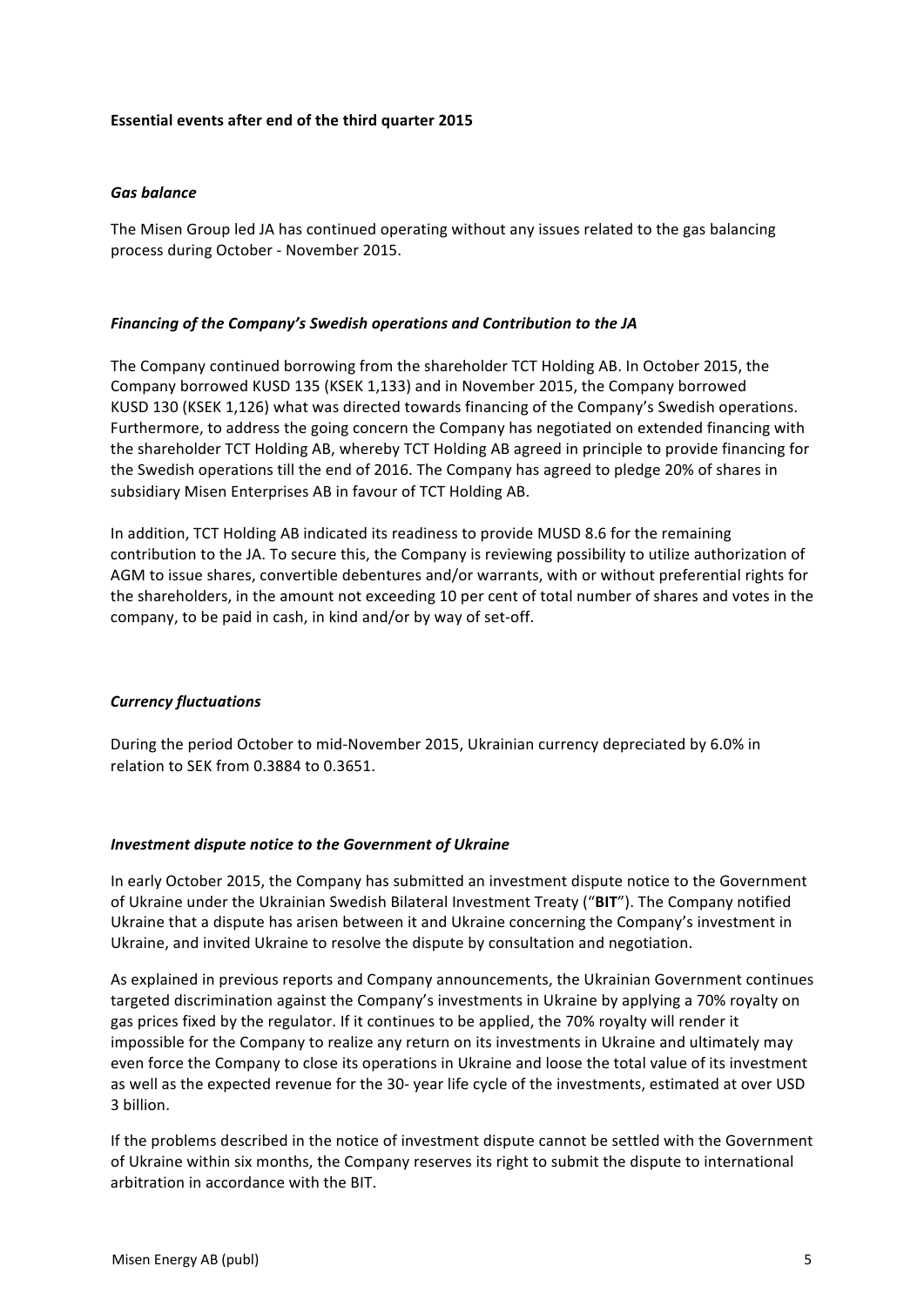# **3. Results – the Misen Group and the Company**

The Misen Group accounted for an operating loss of KSEK -12,083 for the third quarter 2015 as compared to an income of KSEK 149,730 for the same period last year. Loss after financial items for the period was KSEK -17,161 as compared to an income of KSEK 98,272 for the same period last year. The lower result in the quarter is due to lower sales prices and higher subsoil charges.

For nine months 2015, operating income of the Misen Group was KSEK 50,109 (KSEK 389,800) and the Group result after financial items for nine months 2015 was KSEK 16,682 to be compared to KSEK 288,797 for the same period 2014.

The weak financial development observed during the first half of 2015 has continued during the third quarter mainly due to the lower sales prices and increased subsoil charges.

During January – September 2015, the JA gas production totaled 523.7 mmcm (515.0 mmcm during the same period 2014), generating a turnover of KSEK 1,312,888 (KSEK 1,541,828) of which 50.01 % is attributable to the Misen Group's interest in JA.

Loss after financial items for the Company in the third quarter of 2015 amounted to KSEK -7,659 (KSEK -6,333) and for nine months 2015 was KSEK -18,497 to be compared to KSEK -17,939 for the same period 2014.

Misen Group revenue for the third quarter of 2015 was KSEK 256,760 (KSEK 323,556) and the Company revenue for this period was KSEK 30 (KSEK 0). During January – September 2015, the Misen Group revenue was KSEK 673,921 (KSEK 784,565) while the Company revenue in the same period amounted to KSEK 90 (KSEK 0).

# **Amendments to the tax code**

As reported in the annual report 2014, as of 1 January 2015 Ukraine adopted amendments to the tax code. According to the newly adopted amendments, JAs are not corporate profit tax ("CPT") payers starting from 2015. Instead, participants of JAs are liable to pay income taxes monthly, calculations of which are based on the tax returns for the previous period (one twelfth of the total amount in the latest tax return). The tax return will be submitted to tax authorities each year before June 1. Since the new rules came into effect 2015 there are no tax returns for the previous periods submitted by JA participants to the tax authorities. Accordingly, the first payments to be made by the participants of JAs will be due in May 2016. Starting from June 2016 the participants will have to make monthly payments based on the results stated in tax return for 2015.

The new tax code however lacks a clear description on how this will be implemented for the participants who are foreign tax residents. The Ukrainian state and the tax authorities have not yet developed rules for how the new amendments to the tax code will be carried out. It is thus still not clear how the taxation of Misen Enterprises' income and earlier gains in JA will take taxed.

In this report it has been assumed that the income in the JA accrued before 1 January 2015 will not be subject to Swedish tax, that the holding in the JA is considered as business-related shares (Sw. *näringsbetingade aktier*) and that the CPT paid/provided for in Ukraine regarding the income in the JA accrued during 2015 can be set off against Swedish CPT and losses carried forward in the Swedish companies.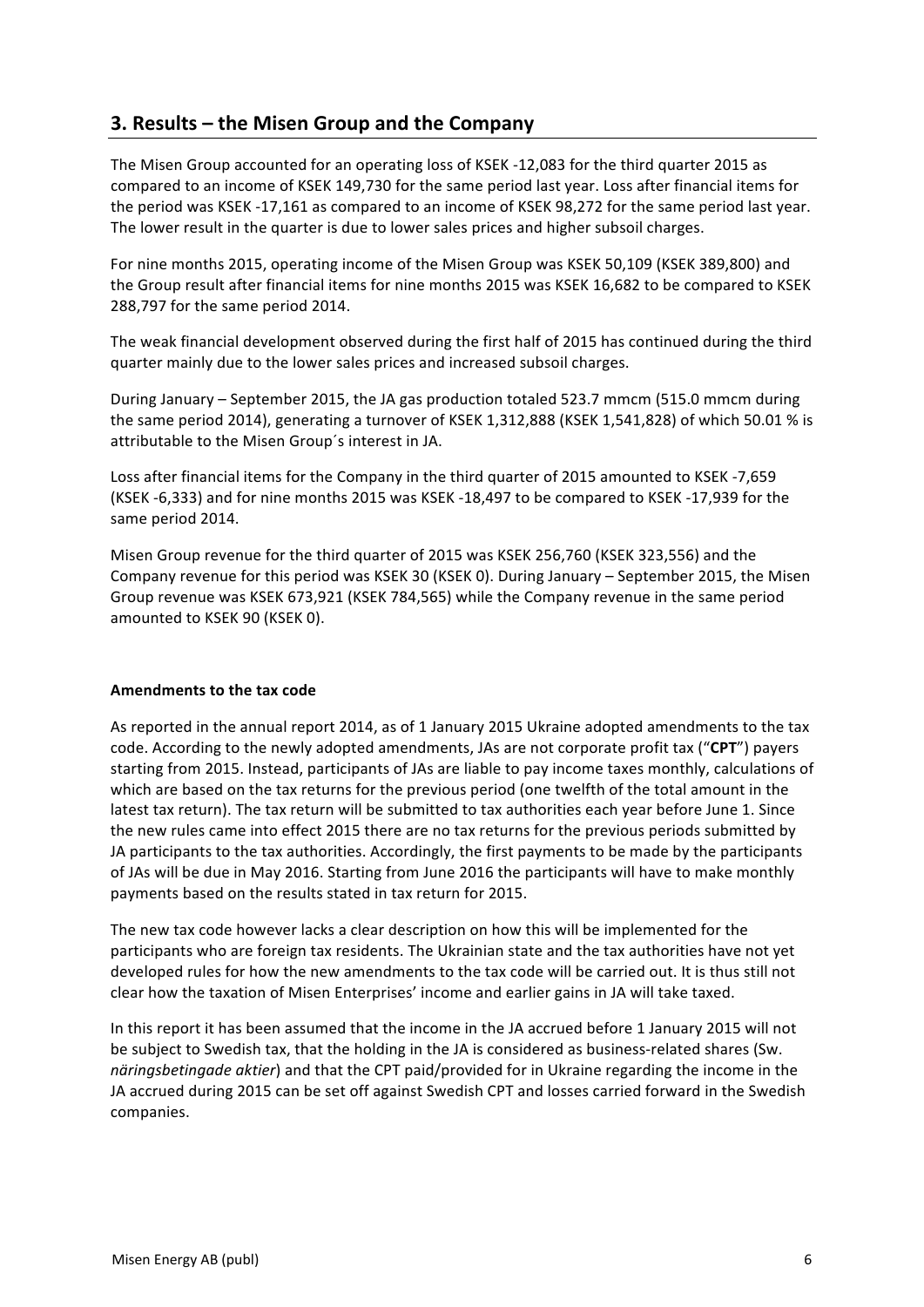# **Cash position**

As of 30 September 2015, the cash balance of the Misen Group was KSEK 59,803 (KSEK 27,897). The cash flow from operations after changes in working capital was KSEK 109,793 in the first three quarters of 2015 (KSEK 222,393). 

## **Capital expenditure**

The Misen Group's capital expenditure on equipment for gas production in Ukraine related to the JA activity during January - September 2015 amounted to KSEK 89,259 (KSEK 121,830).

During January – September 2015, capital expenditure orders not yet delivered have been placed at an aggregate value of KSEK 138,657. The capital expenditures are equipment, constructions and constructions in progress for extraction of natural gas. The activities are capital intensive and the level of capital expenditures will be on a continuing high level.

### **Expected future development of the Company**

Challenges with the gas balance during 2013-2014 have affected the investment program during 2015. This resulted in a stagnant and even decreasing production growth during the quarter. With the gas balance situation being resolved, the operations of the JA were developing in a positive way during Q2 and Q3 2015. This (as described in the chapters "Investment program report" and "Production report") reflected in increasing production of natural gas and introduction of the new product group category LPG.

Sales of accumulated gas in the underground storages had a positive impact on the Group's income and cash flow during the first half 2015, providing grounds for continued investment program. However, this will be offset by the increase in subsoil charges to 70%, what will hamper production growth and give a negative effect to the Misen Group's results during the second half 2015.

Management and the board are concerned with the situation and will report on further developments in upcoming reports.

#### **Environmental impact**

The JA operations have an impact on the environment in Ukraine, which is governed by laws and conventions, which in turn control the JA's operations as regards to the environment. Oil and natural gas operations are subject to extensive regulations with respect to the environment at both international and national levels. Environmental legislation covers the control of water and air pollution, waste, licensing requirements, restrictions on operations in environmentally sensitive and coastal areas. Environmental regulations are expected to become more stringent over time, which will most likely result in increasing costs. The Misen Group meets the environmental requirements in order to maintain existing licenses or obtain new ones.

#### **Accounting principles**

This report is prepared according to the International Financial Reporting Standards (IFRS), as adopted by EU. This report is prepared according to IAS 34 and The Swedish Annual Accounts Act as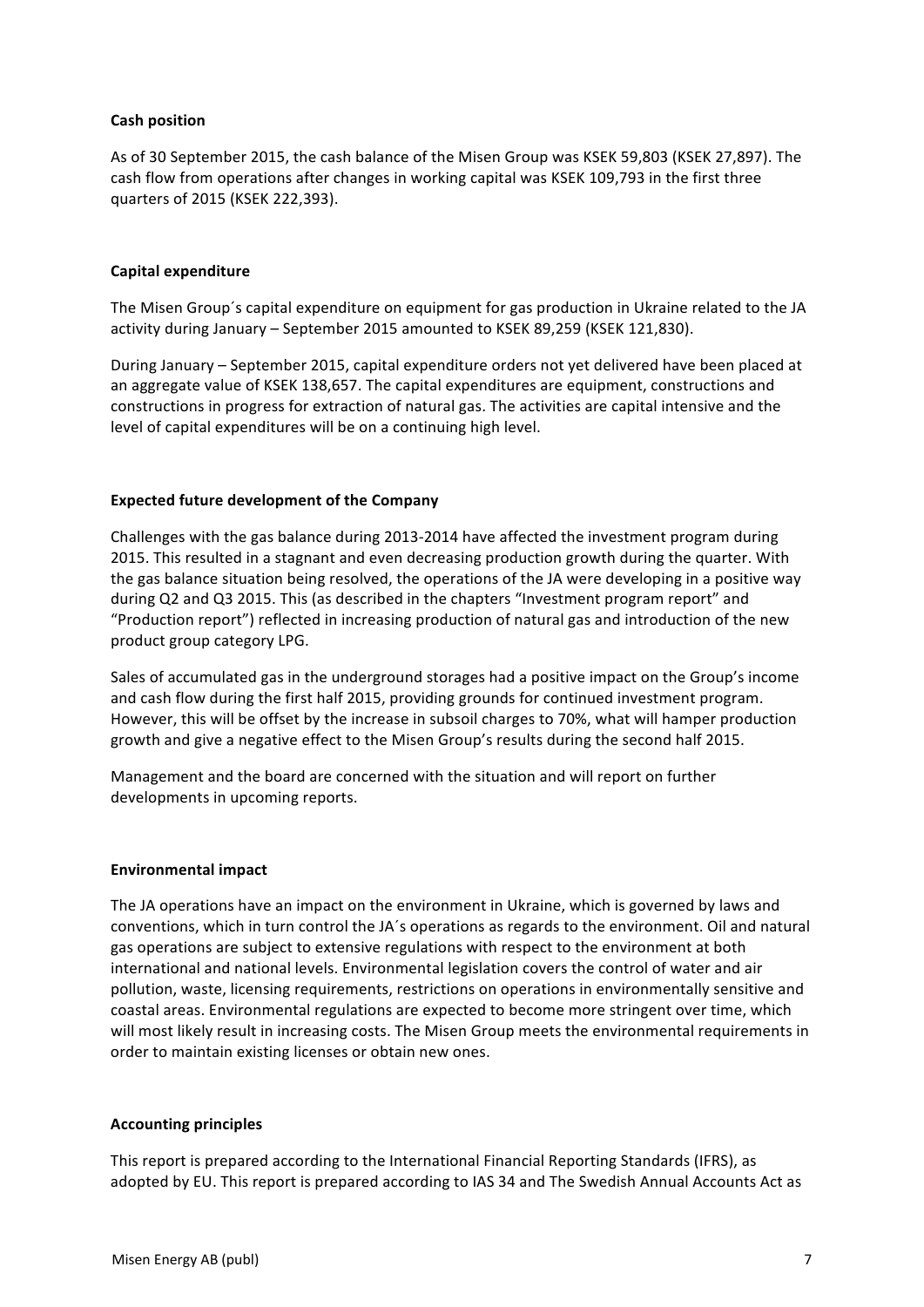well as RFR 2, Accounting for legal entities. The accounting principles for the Misen Group as well as for the Company are identical to the last annual and quarterly reports.

## **Financial assets and liabilities**

Booked value of financial assets and liabilities is equal to fair value.

As of the end of Q3 2015 the JA had trade receivables in the amount of KUAH 261,380 (KSEK 95,379) that could be considered as bad debt. Subsidiary LLC Karpatygaz as the operator of JA is engaged in constructive negotiations with the debtors. The settlement of these outstanding obligations is also sought through the legal proceedings in Ukraine. Provided no reasonable solution shall be found by the end of the year, the JA shall be considering provision for these bad debts, where 50.01% of the provision will affect the Misen Group.

### **Financial and other risks**

The Misen Group focuses on increasing the local hydrocarbons production in Ukraine by undertaking a large-scale investment program focused on development and modernization of gas production infrastructure. In this activity, the Group works with a complex set of industry-specific risks such as price trends for oil and gas, currency risk and interest rate risks, regulatory matters relating to investigations, processing and environment and uncertainty in the value of the completed exploration work and the subsequent field development. With operations being focused on production rather than exploration, the risk exposure could be considered as being moderate.

The need for funding that may arise in 2015 will be handled through extended credits and, if necessary, adjustments in the investment program.

As a result of the continuing political instability in Ukraine during January – September 2015 the rate for UAH towards SEK has decreased by 19.8%. Since the Misen Group's operations and net assets are almost entirely located in Ukraine this has caused a negative effect on the Group's equity, decreasing it by KSEK 139,196.

A more in-depth explanation of the different risk exposures in the Company's business is included in the annual report 2014.

#### **First North**

Misen Energy AB (publ) is listed on First North, which is an alternative market place operated by Nasdaq First North Stockholm and the Company adheres to the rules and regulations for First North. The Certified Adviser of the Company is Consensus Asset Management AB.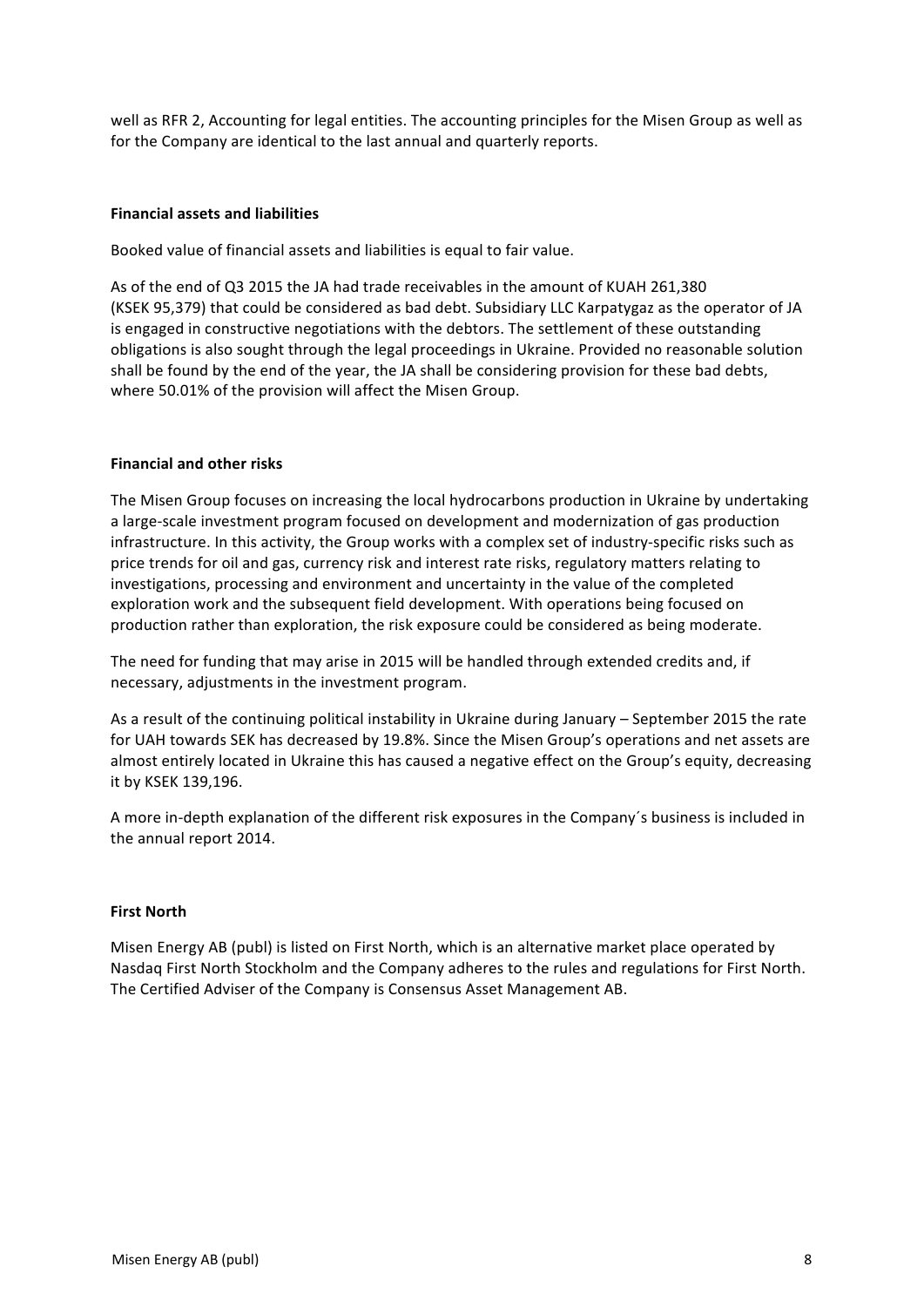# **Sector information - the Misen Group**

The Misen Group operational activities are located in Ukraine. Solely administrative issues are undertaken in Sweden.

# **Geographical area**

|                       |         | 30 Sept 2015 | 30 Sept 2014                          | 31 Dec 2014 |
|-----------------------|---------|--------------|---------------------------------------|-------------|
| (All amounts in KSEK) |         |              |                                       |             |
| Net sales, external:  |         |              |                                       |             |
|                       | Sweden  | --           | --                                    |             |
|                       | Ukraine | 656,612      | 771,106                               | 1,138,001   |
| Fixed assets:         |         |              |                                       |             |
|                       | Sweden  | --           | $\hspace{0.05cm}$ – $\hspace{0.05cm}$ | $- -$       |
|                       | Ukraine | 661,418      | 744,831                               | 726,232     |
|                       |         |              |                                       |             |
|                       |         |              |                                       |             |

# **Transactions with related parties**

|                            | 30 Sept 2015 | 30 Sept 2014 | 31 Dec 2014 |
|----------------------------|--------------|--------------|-------------|
| (All amounts in KSEK)      |              |              |             |
| Ukrgasvydobuvannya:        |              |              |             |
| Sale                       | --           | 52,736       | 34,345      |
| Purchase                   | 123,717      | 118,707      | 164,740     |
| Short-term receivables     | --           | --           | 464         |
| Short-term debts           | 6,835        | 57,903       | 9,526       |
| Management and Board:      |              |              |             |
| Purchase of services       | 2,393        | 2,993        | 6,777       |
| Salaries and remunerations | 3,077        | 2,304        | 3,081       |
| Short-term debts           | 1,280        | 738          | 1,271       |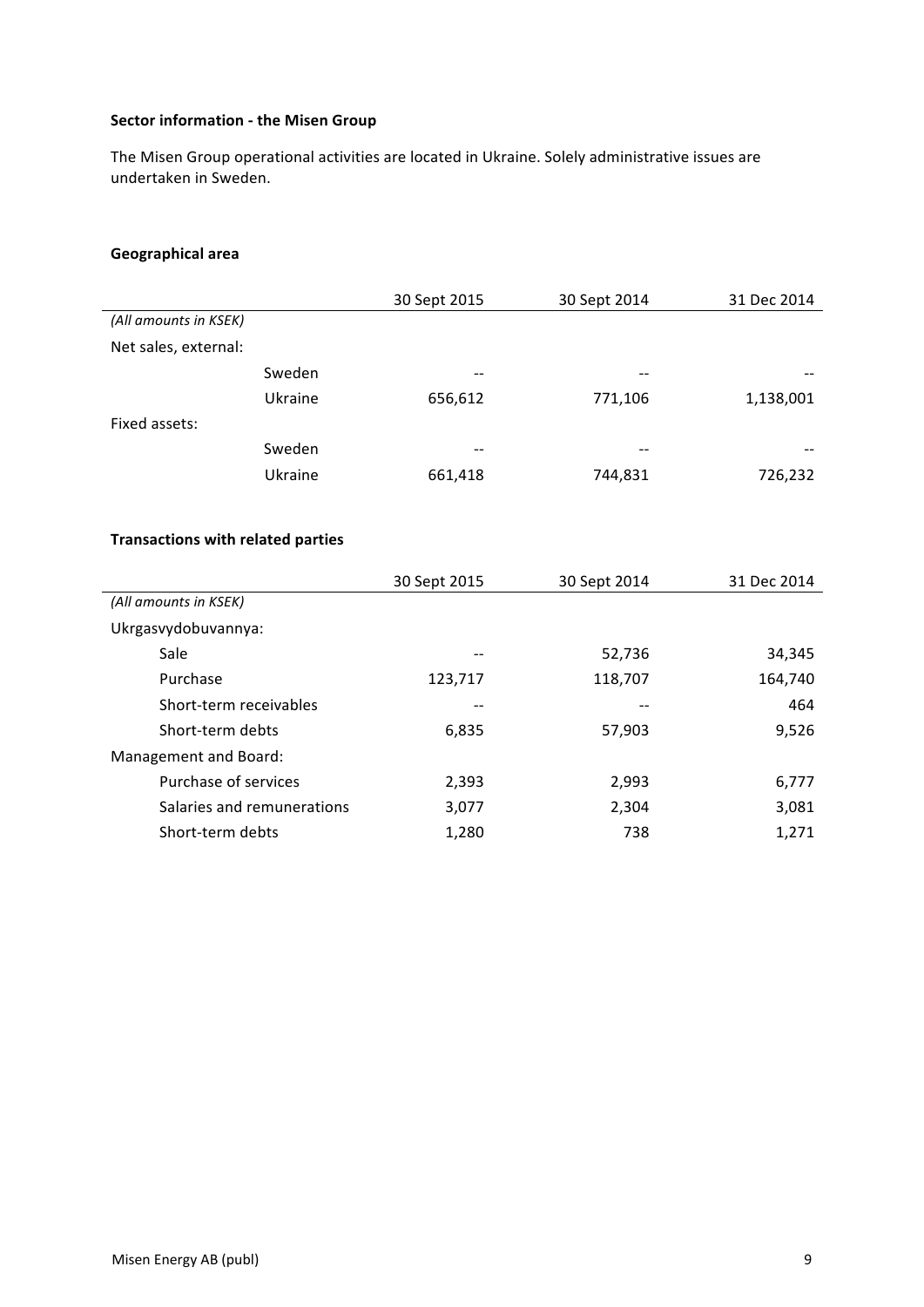### **Publication of the Q3 2015 interim report**

This interim report for Q3 2015 is published at the Company's website www.misenenergy.se, and a printed version can be ordered at info@misenenergy.se.

#### **Future reports**

Next report, the interim report for the full year 2015, will be launched on 29 February 2016.

This report has not been subject to review by the Company's auditors.

Stockholm, 27 November 2015

#### **Misen Energy AB (publ)**

The Board and Managing Director

For further information, please contact: Göran Wolff, MD

Direct line: +46 31 759 50 72 Mobile: +46 709 45 48 48 E-mail: goran@misenenergy.se info@misenenergy.se

Misen Energy AB (publ) is a Swedish upstream oil and gas company with operations in Ukraine. The company was founded in 2004 and its shares are since 12 June 2007 traded on Nasdaq First North Stockholm.

In 2011, Misen Energy AB (publ) acquired Misen Enterprises AB and its Ukrainian subsidiary, LLC Karpatygaz, including the rights to 50.01% of the revenue and profit from a gas production project in Ukraine. In consideration of this acquisition, a new share issue was carried out.

The gas producing assets have been acquired by production cooperation via a joint activity project governed by a Joint Activity Agreement between the wholly-owned direct and indirect subsidiaries of Misen Energy AB (publ), i.e. Misen Enterprises AB and LLC Karpatygaz (together 50.01%) and PJSC Ukrgasvydobuvannya (49.99%), the largest producer of natural gas in Ukraine and subsidiary of the National Joint Stock Company Naftogaz of Ukraine. The value of the assets is estimated to be substantially higher than the purchase price for Misen Enterprises AB. The purpose of the project is to significantly increase production of gas and oil by providing modern technologies via a large-scale investment program.

The registered office of Misen Energy AB (publ) is in Stockholm and the shares are traded on First North under identification ticker MISE. The Certified Adviser of the company at Nasdaq First North Stockholm is Consensus Asset Management AB.

For further information, please visit our website www.misenenergy.se.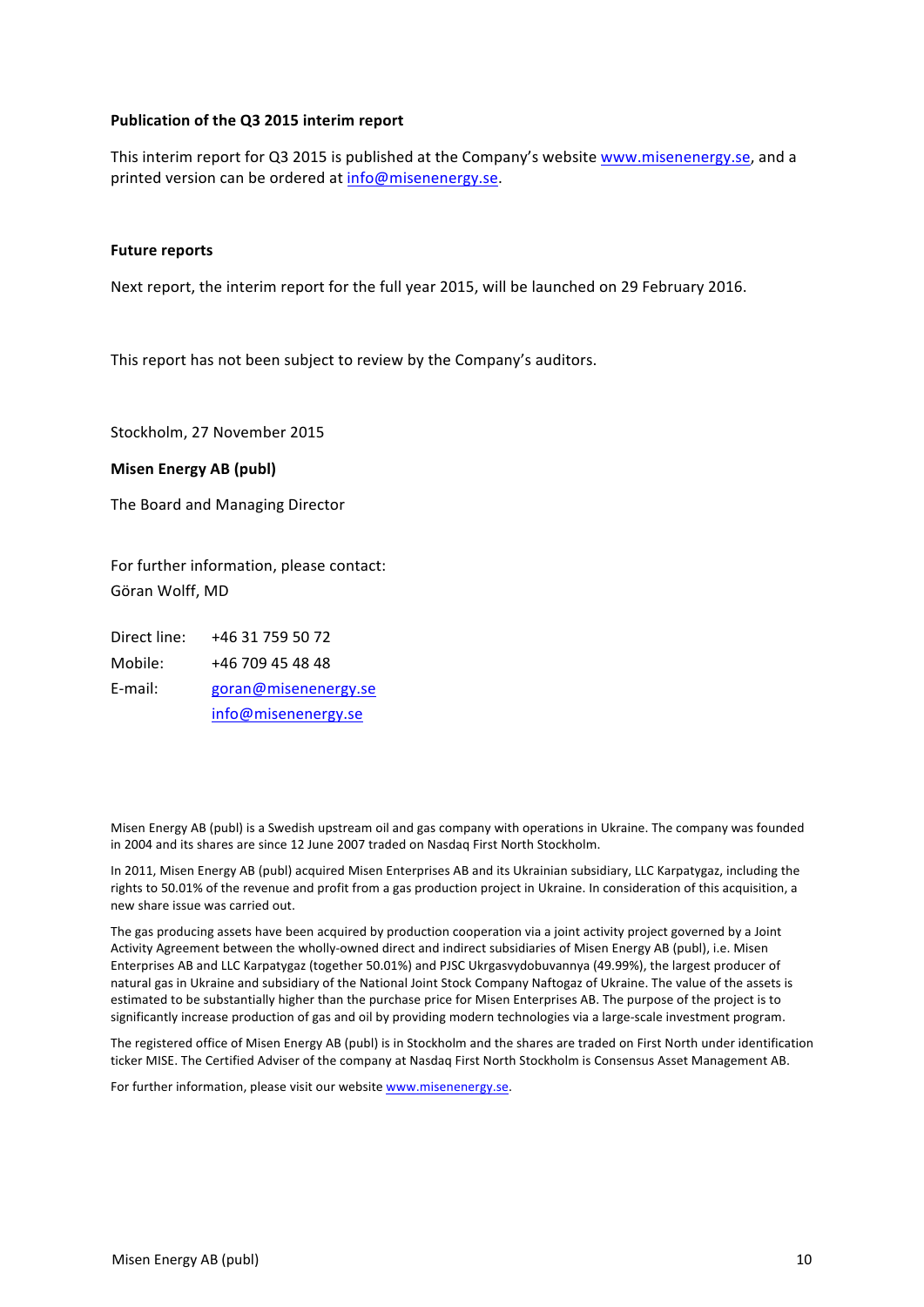#### **CONDENSED INCOME STATEMENT-THE GROUP**

|                                                                                                                                | 1 July - 30 Sept | 1 July - 30 Sept | 1 Jan - 30 Sept | 1 Jan - 30 Sept | 1 Jan - 31 Dec |
|--------------------------------------------------------------------------------------------------------------------------------|------------------|------------------|-----------------|-----------------|----------------|
|                                                                                                                                | 2015             | 2014             | 2015            | 2014            | 2014           |
| All amounts in KSEK                                                                                                            | 3 months         | 3 months         | 9 months        | 9 months        | 12 months      |
| <b>Operating revenue</b>                                                                                                       |                  |                  |                 |                 |                |
| Net sales                                                                                                                      | 254,639          | 313,193          | 656,612         | 771,106         | 1,138,001      |
| Other operating income                                                                                                         | 2,154            | 10,363           | 14,413          | 13,459          | 22,426         |
| Result from associated companies                                                                                               | -33              |                  | 2,896           |                 | 2,826          |
|                                                                                                                                | 256,760          | 323,556          | 673,921         | 784,565         | 1,163,253      |
| <b>Operating expenses</b>                                                                                                      |                  |                  |                 |                 |                |
| Other external expenses                                                                                                        | $-241,584$       | $-152,639$       | $-568,618$      | $-328,165$      | $-527,918$     |
| Personnel expenses                                                                                                             | $-3,833$         | $-4,213$         | $-11,598$       | $-11,530$       | $-16,331$      |
| Depreciation and amortisation of tangible and intangible fixed assets                                                          | $-5,460$         | $-8,148$         | $-23,213$       | $-22,091$       | $-35,671$      |
| Other operating cost                                                                                                           | $-17,966$        | $-8,826$         | $-20,383$       | $-32,979$       | $-32,915$      |
|                                                                                                                                | $-268,843$       | $-173,826$       | $-623,812$      | -394,765        | $-612,835$     |
| <b>Operating income</b>                                                                                                        | $-12,083$        | 149,730          | 50,109          | 389,800         | 550,418        |
| <b>Financial items</b>                                                                                                         | $-5,078$         | $-51,458$        | $-33,427$       | $-101,003$      | $-136,333$     |
| Profit/loss after financial items                                                                                              | $-17,161$        | 98,272           | 16,682          | 288,797         | 414,085        |
| Taxes for the period                                                                                                           | 5,313            | $-18,897$        | $-1,850$        | $-60,403$       | $-87,342$      |
|                                                                                                                                |                  |                  |                 |                 |                |
| Profit/loss for the period attributable to the parent company<br>shareholders                                                  | $-11,848$        | 79,375           | 14,832          | 228,394         | 326,743        |
| Statement of comprehensive income - The Group                                                                                  |                  |                  |                 |                 |                |
| Net profit for the period                                                                                                      | $-11,848$        | 79,375           | 14,832          | 228,394         | 326,743        |
| Other comprehensive income<br>Items possible for later reclassification in income statement:<br><b>Translation differences</b> | 1,788            | $-31,706$        | $-139,196$      | $-202,099$      | -293,834       |
|                                                                                                                                | 1,788            | $-31,706$        | $-139,196$      | $-202,099$      | $-293,834$     |
| Other comprehensive income for the period, net after taxes                                                                     |                  |                  |                 |                 |                |
| Total comprehensive income for the period                                                                                      | $-10,060$        | 47,669           | $-124,364$      | 26,295          | 32,909         |
| Net earnings per share, allocated to the share owners in the parent company<br>(in SEK per share)                              |                  |                  |                 |                 |                |
| Net earnings for the period, before and after dilution                                                                         | $-0.08$          | 0.55             | 0.10            | 1.57            | 2.24           |
|                                                                                                                                |                  |                  |                 |                 |                |

Average number of shares for the period was 145,068,222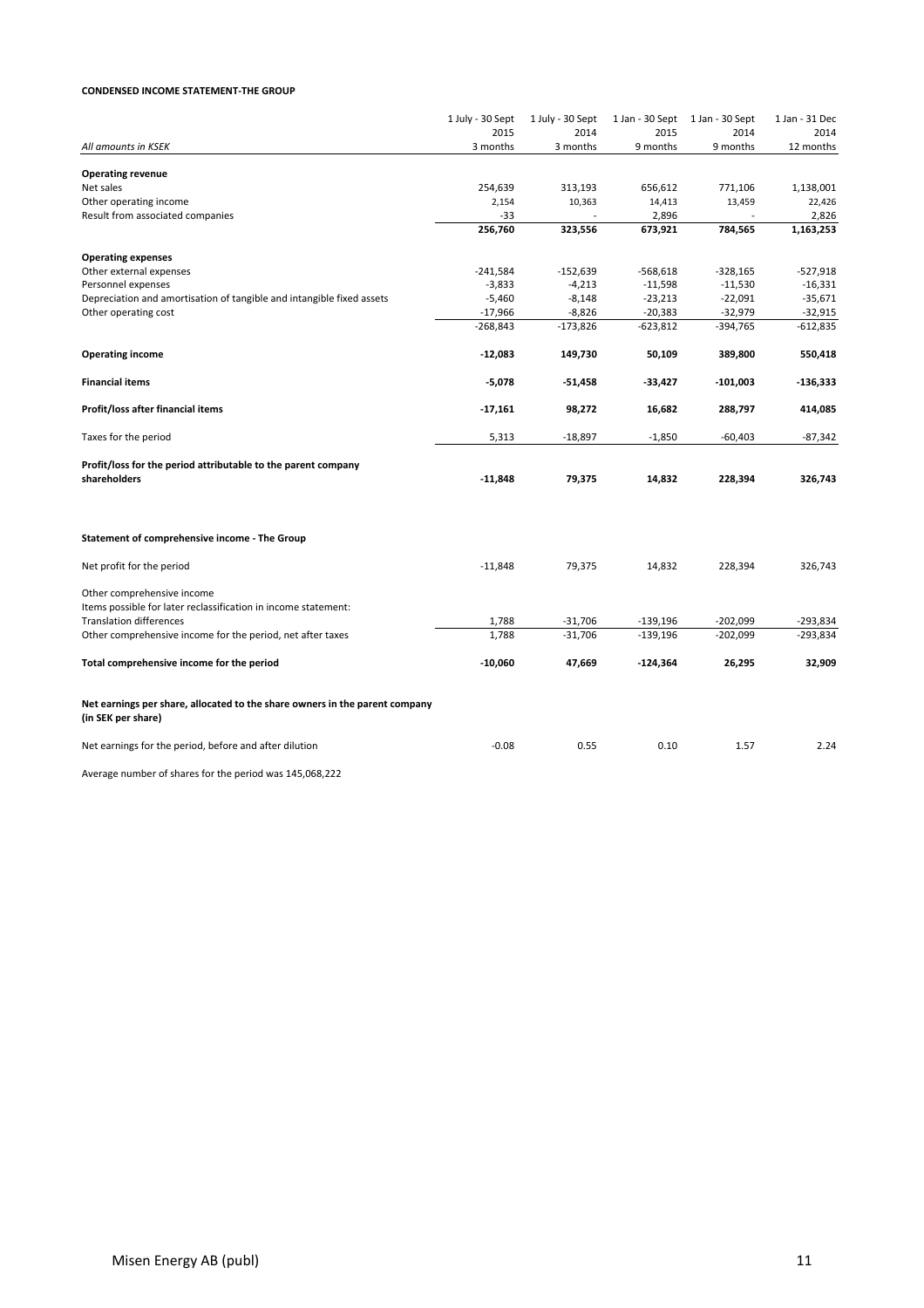# **CONDENSED BALANCE SHEET-THE GROUP**

| All amounts in KSEK                  | 30 Sept 2015 | 30 Sept 2014 | 31 Dec 2014 |
|--------------------------------------|--------------|--------------|-------------|
| <b>ASSETS</b><br>Non-current assets  |              |              |             |
| Intangible fixed assets              | 32,736       | 35,543       | 35,115      |
| Tangible fixed assets                | 618,136      | 708,838      | 688,734     |
| Shares in associated companies       | 1,911        |              | 2,383       |
| Deferred tax receivables             | 8,635        |              |             |
| <b>Total non-current assets</b>      | 661,418      | 744,381      | 726,232     |
| <b>Current assets</b>                |              |              |             |
| Stock                                | 3,116        | 74,384       | 31,025      |
| Accounts receivable                  | 88,756       | 169,755      | 100,633     |
| Other receivables                    | 13,546       | 23,229       | 36,051      |
| Prepaid expenses and accrued income  | 693          | 478          | 1,080       |
| Total current assets                 | 106,111      | 267,846      | 168,789     |
| Cash and bank balances               | 59,803       | 27,897       | 80,976      |
| <b>Total current assets</b>          | 165,914      | 295,743      | 249,765     |
| <b>TOTAL ASSETS</b>                  | 827,332      | 1,040,124    | 975,997     |
| All amounts in KSEK                  | 30 Sept 2015 | 30 Sept 2014 | 31 Dec 2014 |
| <b>EQUITY AND LIABILITIES</b>        |              |              |             |
| <b>Equity</b>                        | 447,815      | 565,565      | 572,179     |
| <b>Non-current liabilities</b>       |              |              |             |
| Long-term loans                      | 92,831       | 20,753       | 85,132      |
| Deferred tax liability               |              | 6,319        | 4,327       |
| Other long-term liabilities          | 14,439       | 22,089       | 20,018      |
| <b>Total non-current liabilities</b> | 107,270      | 49,161       | 109,477     |
| <b>Total non-current liabilities</b> |              |              |             |
| Accounts payable                     | 47,502       | 57,755       | 26,204      |
| Tax debts                            | 13,929       | 36,071       | 50,442      |
| Short-term loans                     | 85,184       | 199,847      | 126,776     |
| Other short-term debt to JA          | 33,865       | 43,061       | 42,075      |
| Other short-term debt                | 80,195       | 80,271       | 43,845      |
| Accrued expenses and deferred income | 11,572       | 8,393        | 4,999       |
| <b>Total current liabilities</b>     | 272,247      | 425,398      | 294,341     |
| <b>TOTAL EQUITY AND LIABILITIES</b>  | 827,332      | 1,040,124    | 975,997     |
| Pledged assets                       | 606,553      | 327,814      | 519,735     |
| <b>Contingent liabilities</b>        | 1,235,846    | 1,884,905    | 1,643,324   |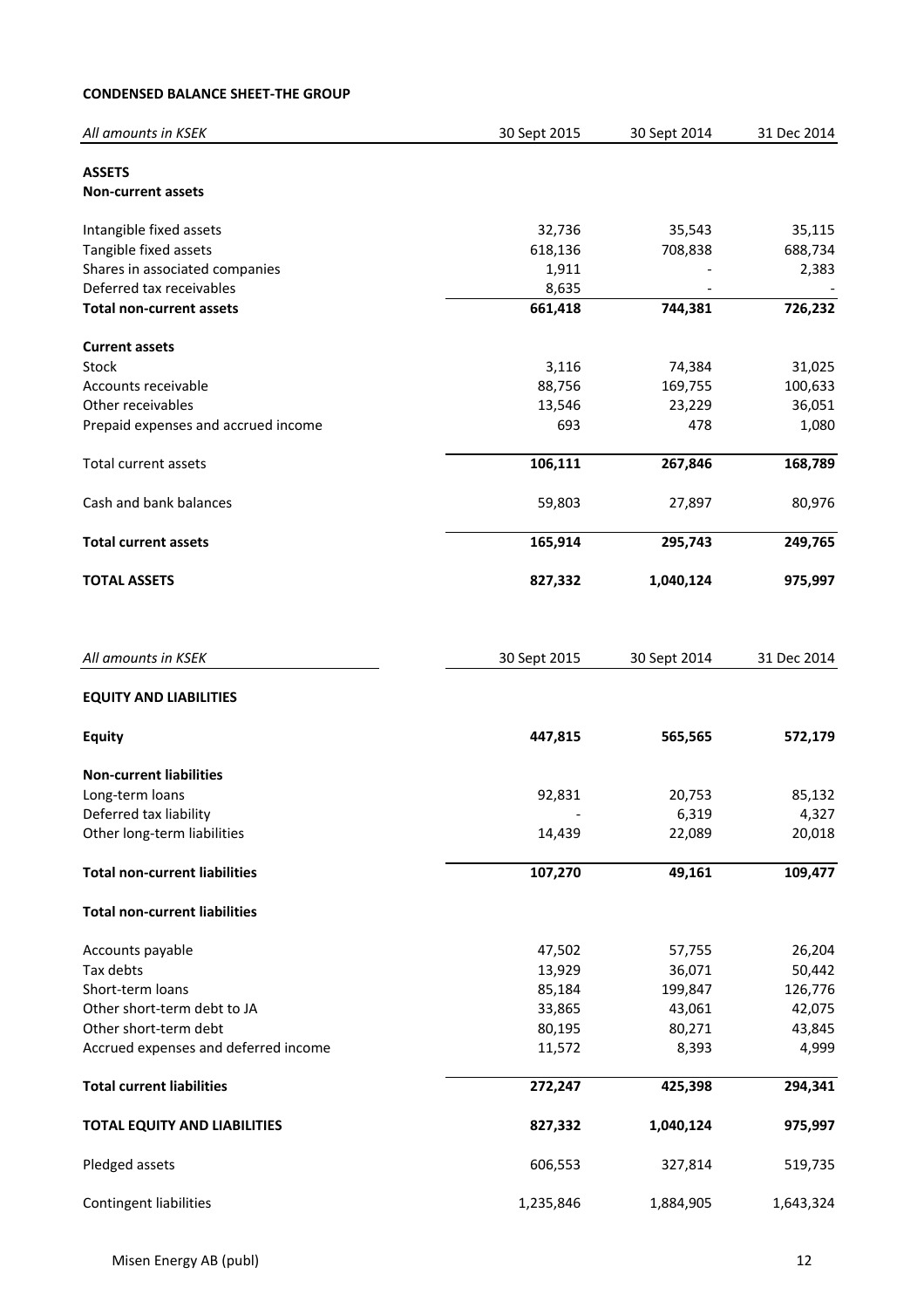#### **CONDENSED STATEMENT OF CHANGES IN EQUITY - THE GROUP**

|                                        |               |                       |                | Retained |                     |
|----------------------------------------|---------------|-----------------------|----------------|----------|---------------------|
| All amounts in KSEK                    | Share capital | Other paid in capital | Other reserves | earnings | <b>Total equity</b> |
| Equity brought forward 2014-01-01      | 290,136       | -274,435              | -36,782        | 560,351  | 539,270             |
| Net profit                             |               |                       |                |          |                     |
| Net profit of the period Jan-Sept 2014 |               |                       |                | 228,394  | 228,394             |
| Other comprehensive income             |               |                       |                |          |                     |
| <b>Translation difference</b>          |               |                       | $-202,099$     |          | $-202,099$          |
| Total comprehensive income             | 290,136       | -274,435              | $-238,881$     | 788,745  | 565,565             |
| Equity brought forward 2014-09-30      | 290,136       | -274,435              | $-238,881$     | 788,745  | 565,565             |
| Equity brought forward 2014-10-01      | 290,136       | -274,435              | $-238,881$     | 788,745  | 565,565             |
| Net profit                             |               |                       |                |          |                     |
| Net profit of the period Oct-Dec 2014  |               |                       |                | 98,349   | 98,349              |
| Other comprehensive income             |               |                       |                |          |                     |
| <b>Translation difference</b>          |               |                       | -91,735        |          | -91,735             |
| Total comprehensive income             | 0             | 0                     | -91,735        | 98,349   | 6,614               |
| Equity brought forward 2014-12-31      | 290,136       | -274,435              | -330,616       | 887,094  | 572,179             |
| Equity brought forward 2015-01-01      | 290,136       | -274,435              | $-330,616$     | 887,094  | 572,179             |
| Net profit                             |               |                       |                |          |                     |
| Net profit of the period Jan-Sept 2015 |               |                       |                | 14,832   | 14,832              |
| Other comprehensive income             |               |                       |                |          |                     |
| <b>Translation difference</b>          |               |                       | $-139,196$     |          | $-139,196$          |
| Total comprehensive income             | 0             | 0                     | -139,196       | 14,832   | $-124,364$          |
| Equity brought forward 2015-09-30      | 290,136       | -274,435              | -469,812       | 901,926  | 447,815             |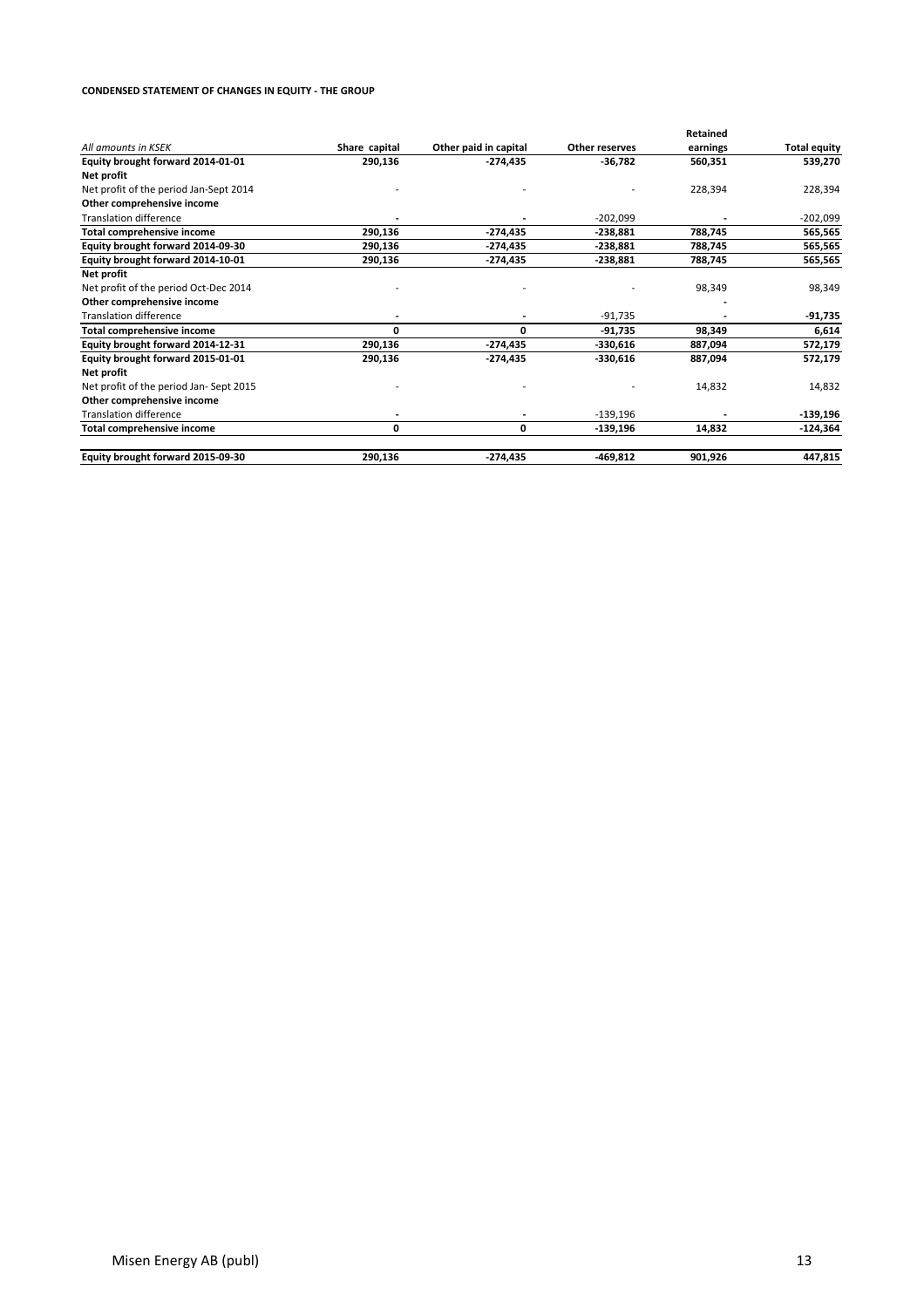# **CONDENSED STATEMENT OF CASH FLOWS - THE GROUP**

|                                               | 1 Jan-30 Sept | 1 Jan-30 Sept | 1 Jan-31 Dec |
|-----------------------------------------------|---------------|---------------|--------------|
|                                               | 2015          | 2014          | 2014         |
| All amounts in KSEK                           | 9 months      | 9 months      | 12 months    |
|                                               |               |               |              |
| <b>Operating activities</b>                   |               |               |              |
| Operating income                              | 50,109        | 389,800       | 550,418      |
| Adjustment for non-cash items                 | 14,499        | 29,716        | 51,641       |
| Interest received                             | 9,024         | 123           | 2,654        |
| Interest paid                                 | $-9,612$      | $-16,476$     | $-21,857$    |
| Income tax                                    | $-9,635$      | $-15,631$     | $-24,585$    |
| Cash flow from operating activities           |               |               |              |
| before working capital changes                | 54,385        | 387,532       | 558,271      |
| Decrease(+)/increase in stocks                | 22,058        | 28,283        | 61,805       |
| Decrease(+)/increase in receivables           | $-1,202$      | $-185,408$    | $-156,267$   |
| Decrease(-)/increase in short-term debts      | 34,522        | $-8,014$      | $-71,503$    |
| Cash-flow from operating activities           | 109,763       | 222,393       | 392,306      |
| Investing activities                          |               |               |              |
| Acquisition of tangible and intangible assets | $-89,259$     | $-121,830$    | $-213,071$   |
| Sale of tangible and intangible assets        | 1,680         | 2,070         | 2,677        |
| Cash flow from investing activities           | $-87,579$     | $-119,760$    | $-210,394$   |
| Financing activities                          |               |               |              |
| Change in long-term debt (increase+)          | $-28,979$     | $-73,308$     | $-88,045$    |
| Cash flow from financing activities           | $-28,979$     | $-73,308$     | $-88,045$    |
|                                               |               |               |              |
| Cash flow for the period                      | $-6,795$      | 29,325        | 93,867       |
| Cash at the beginning of the period           | 80,976        | 949           | 949          |
| Exchange rate difference in cash              | $-14,378$     | $-2,377$      | $-13,840$    |
| Cash at the end of the period                 | 59,803        | 27,897        | 80,976       |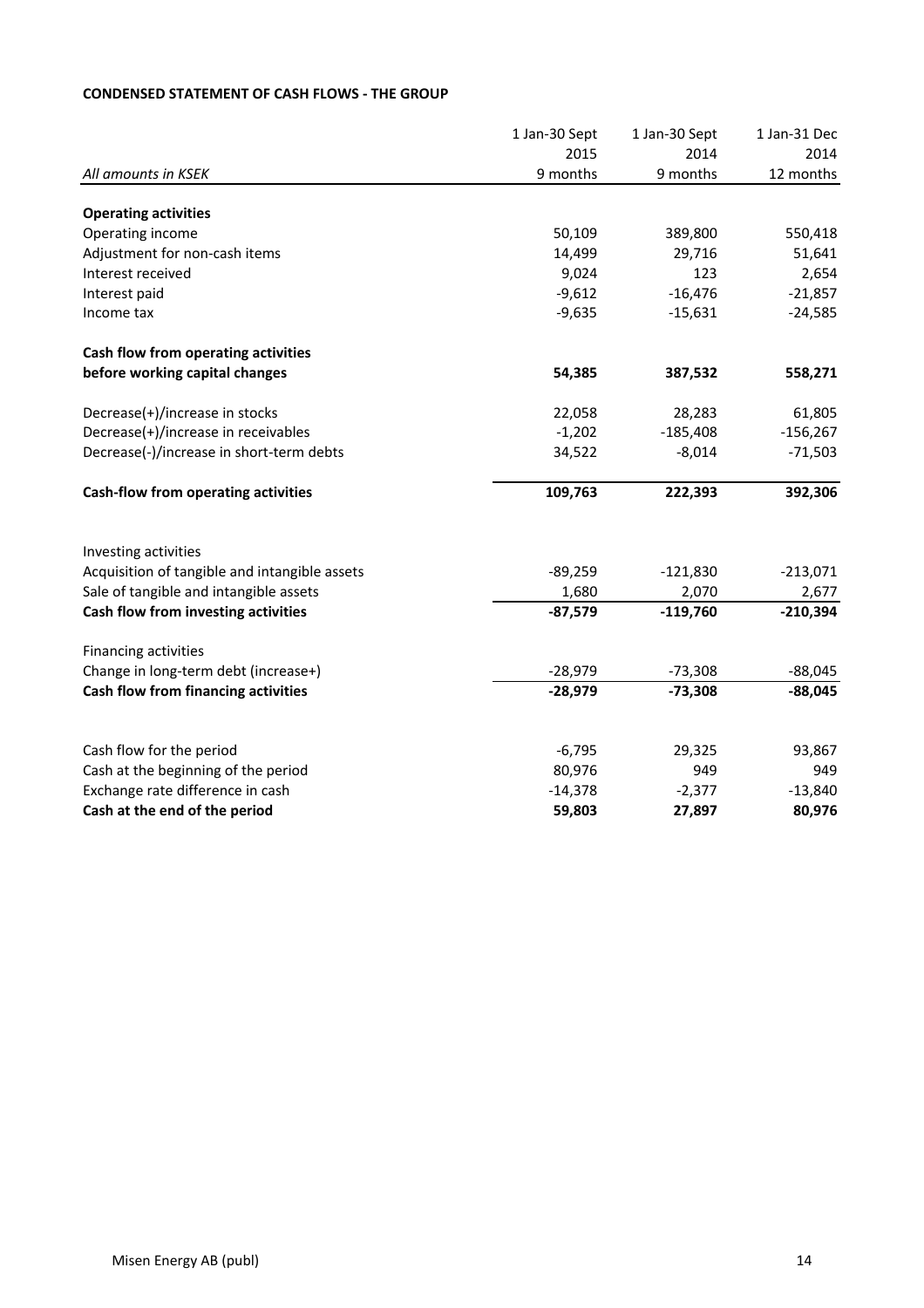#### **CONDENSED INCOME STATEMENT - PARENT COMPANY**

| (Misen Energy AB (publ))                                   |                 |                 |               |               |              |
|------------------------------------------------------------|-----------------|-----------------|---------------|---------------|--------------|
|                                                            | 1 July -30 Sept | 1 July -30 Sept | 1 Jan-30 Sept | 1 Jan-30 Sept | 1 Jan-31 Dec |
|                                                            | 2015            | 2014            | 2015          | 2014          | 2014         |
| All amounts in KSEK                                        | 3 months        | 3 months        | 9 months      | 9 months      | 12 months    |
| <b>Operating revenue</b>                                   |                 |                 |               |               |              |
| Net sales                                                  | 30              |                 | 90            |               | 120          |
|                                                            | 30              | 0               | 90            | 0             | 120          |
| <b>Operating expenses</b>                                  |                 |                 |               |               |              |
| Other external expenses                                    | $-1,958$        | $-3,091$        | $-6,177$      | $-10,701$     | $-14,864$    |
| Personnel expenses                                         | $-1,495$        | $-956$          | $-4,725$      | $-3,700$      | $-5,083$     |
|                                                            | $-3,453$        | $-4,047$        | $-10,902$     | $-14,401$     | $-19,947$    |
| <b>Operating income</b>                                    | $-3,423$        | $-4,047$        | $-10,812$     | $-14,401$     | $-19,827$    |
| Interest income                                            | $-666$          | $\mathbf 0$     | $\mathbf 0$   | $\mathbf 0$   | 1            |
| Interest expense                                           | $-3,570$        | $-2,286$        | $-7,685$      | $-3,538$      | $-6,566$     |
|                                                            | $-4,236$        | $-2,286$        | $-7,685$      | $-3,538$      | $-6,565$     |
| Profit/loss after financial items                          | $-7,659$        | $-6,333$        | $-18,497$     | $-17,939$     | $-26,392$    |
| Taxes for the period                                       |                 |                 |               |               |              |
| Net profit/loss                                            | $-7,659$        | $-6,333$        | $-18,497$     | $-17,939$     | $-26,392$    |
| Statement of comprehensive income - Parent company         |                 |                 |               |               |              |
| Net loss for the period                                    | $-7,659$        | $-6,333$        | $-18,497$     | $-17,939$     | $-26,392$    |
| Other comprehensive income                                 |                 |                 |               |               |              |
| Other comprehensive income for the period, net after taxes |                 |                 |               |               |              |
| Total comprehensive income for the period                  | $-7,659$        | $-6,333$        | $-18,497$     | $-17,939$     | $-26,392$    |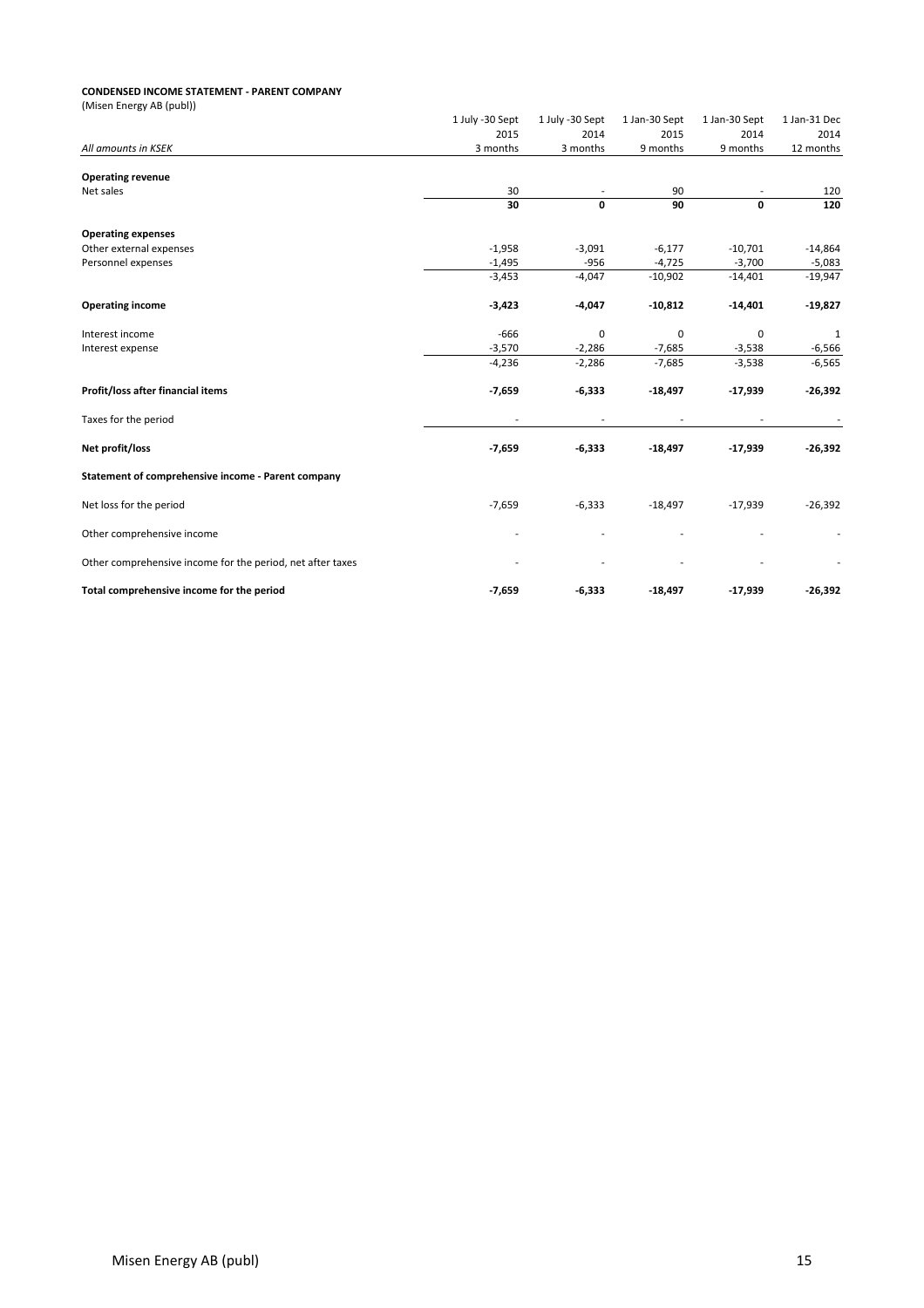#### **CONDENSED BALANCE SHEET - PARENT COMPANY**

(Misen Energy AB (publ))

| All amounts in KSEK                      | 30 Sept 2015 | 30 Sept 2014 | 31 Dec 2014 |
|------------------------------------------|--------------|--------------|-------------|
| <b>ASSETS</b>                            |              |              |             |
| Non-current assets                       |              |              |             |
| <b>Financial fixed assets</b>            |              |              |             |
| Shares in subsidiaries                   | 1,028,069    | 1,001,799    | 1,018,323   |
| <b>Total financial fixed assets</b>      | 1,028,069    | 1,001,799    | 1,018,323   |
| <b>Total fixed assets</b>                | 1,028,069    | 1,001,799    | 1,018,323   |
| Total non-current assets                 | 1,028,069    | 1,001,799    | 1,018,323   |
| <b>Current receivables</b>               |              |              |             |
| Other receivables                        | 16           | 222          | 190         |
| Short-term receiveables subsidiaries     | 3,536        | 4,976        | 3,280       |
| Prepaid expenses and accrued income      | 248          | 250          | 331         |
|                                          | 3,800        | 5,448        | 3,801       |
| <b>Cash and bank balances</b>            | 596          | 444          | 358         |
| <b>Total current assets</b>              | 4,396        | 5,892        | 4,159       |
| <b>TOTAL ASSETS</b>                      | 1,032,465    | 1,007,691    | 1,022,482   |
|                                          |              |              |             |
| All amounts in KSEK                      | 30 Sept 2015 | 30 Sept 2014 | 31 Dec 2014 |
| <b>EQUITY AND LIABILITIES</b>            |              |              |             |
| <b>Equity</b>                            |              |              |             |
| <b>Restricted equity</b>                 |              |              |             |
| Share capital                            | 290,136      | 290,136      | 290,136     |
| Statutory reserves                       | 345          | 345          | 345         |
|                                          | 290,481      | 290,481      | 290,481     |
| Non-restricted equity                    |              |              |             |
| Profit/Loss brought forward              | 646,508      | 672,900      | 672,901     |
| Profit/loss for the year                 | $-18,497$    | $-17,939$    | $-26,392$   |
|                                          | 628,011      | 654,961      | 646,509     |
| <b>Total equity</b>                      | 918,492      | 945,442      | 936,990     |
| <b>Non-current liabilities</b>           |              |              |             |
| Long-term loan                           | 92,831       | 0            | 72,587      |
| Other long-term debts to group companies | 92           | 92           | 92          |
| <b>Total non-current liabilities</b>     | 92,923       | 92           | 72,679      |
| <b>Current liabilities</b>               |              |              |             |
| Accounts payable                         | 2,060        | 1,292        | 1,671       |
| Short-term loans                         | 0            | 54,119       | 0           |
| Other short-term liabilities             | 343          | 252          | 257         |
| Other short-term liabilities group       | 8,975        | 0            | 7,238       |
| Accrued expenses and deferred income     | 9,672        | 6,494        | 3,647       |
| <b>Total current liabilities</b>         | 21,050       | 62,157       | 12,813      |
| TOTAL EQUITY AND LIABILITIES             | 1,032,465    | 1,007,691    | 1,022,482   |
| <b>Pledged assets</b>                    | 514,138      | 100,333      | 254,709     |
| <b>Contingent liabilities</b>            | 39           | 332,935      | 39          |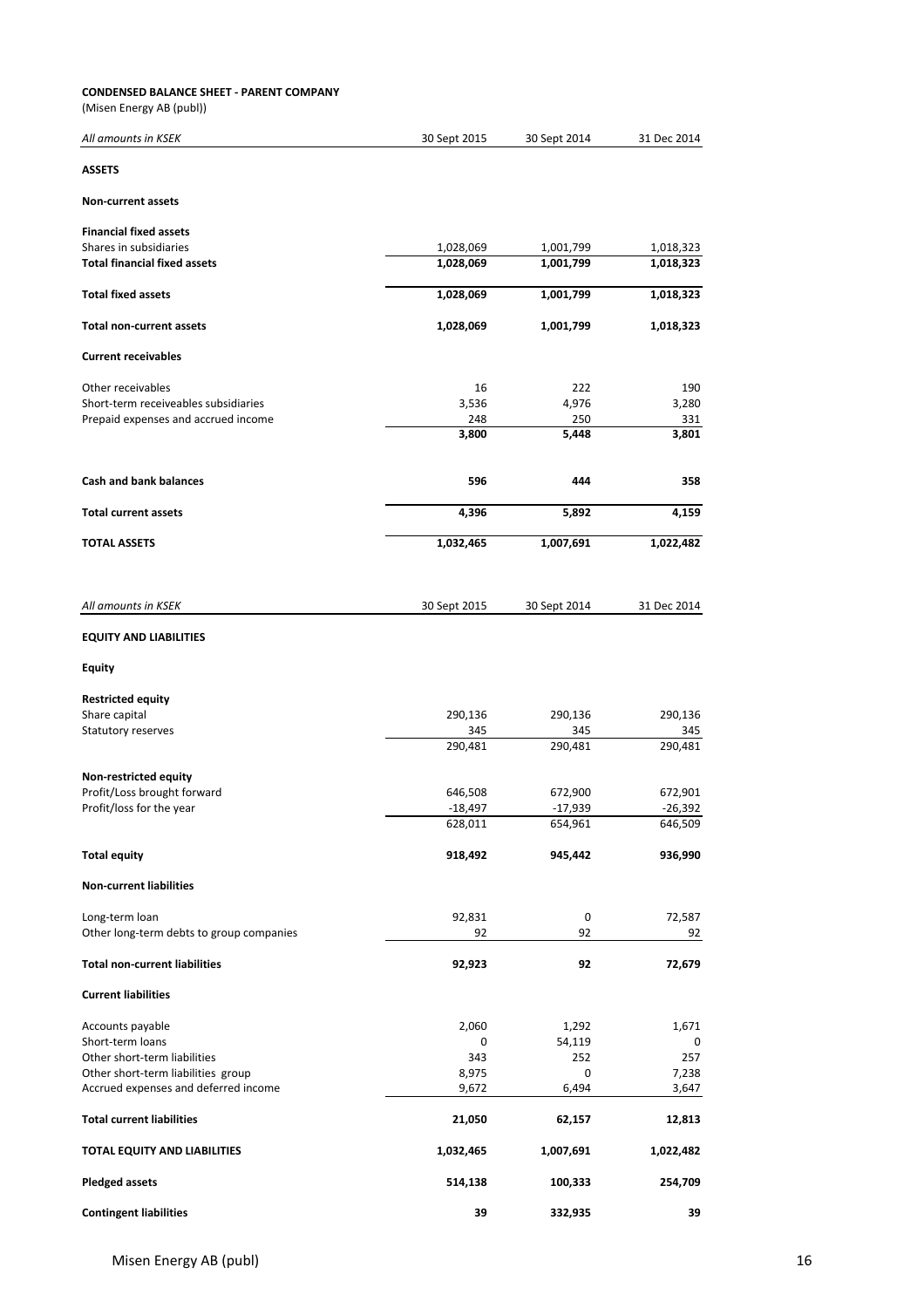### **CONDENSED STATEMENT OF CHANGES IN EQUITY - PARENT COMPANY**

(Misen Energy AB (publ))

|                                          |                          |                  | <b>Share</b>   |                 |                     |
|------------------------------------------|--------------------------|------------------|----------------|-----------------|---------------------|
|                                          | <b>Share</b>             | <b>Statutory</b> | Premium        | <b>Retained</b> |                     |
| All amounts in KSEK                      | capital                  | reserves         | reserve        | earnings        | <b>Total equity</b> |
| Equity brought forward 2014-01-01        | 290,136                  | 345              | 714,284        | $-41,383$       | 963,382             |
| Net profit                               |                          |                  |                |                 |                     |
| Net profit of the period Jan-Sept 2014   |                          |                  |                | $-17,939$       | $-17,939$           |
| Other comprehensive income               |                          |                  |                |                 |                     |
| <b>Translation difference</b>            |                          |                  |                |                 |                     |
| Total comprehensive income               | $\blacksquare$           |                  | $\blacksquare$ | $-17,939$       | $-17,939$           |
| Equity brought forward 2014-09-30        | 290,136                  | 345              | 714,284        | $-59,322$       | 945,443             |
| Equity brought forward 2014-10-01        | 290,136                  | 345              | 714,284        | -59,322         | 945,443             |
| Net profit                               |                          |                  |                |                 |                     |
| Net profit for the period Oct - Dec 2014 |                          |                  |                | $-8,453$        | $-8,453$            |
| Other comprehensive income               |                          |                  |                |                 |                     |
| <b>Translation difference</b>            |                          |                  |                |                 |                     |
| <b>Total comprehensive income</b>        | $\blacksquare$           |                  |                | $-8,453$        | 936,989             |
| Equity brought forward 2014-12-31        | 290,136                  | 345              | 714,284        | $-67,775$       | 936,989             |
| Equity brought forward 2015-01-01        | 290,136                  | 345              | 714,284        | -67,774         | 936,989             |
| Net profit                               |                          |                  |                |                 |                     |
| Net profit of the period Jan-Sept 2015   |                          |                  |                | $-18,497$       | $-18,497$           |
| Other comprehensive income               |                          |                  |                |                 |                     |
| <b>Translation difference</b>            |                          |                  |                |                 |                     |
| <b>Total comprehensive income</b>        | $\overline{\phantom{a}}$ |                  |                | $-18,497$       | $-18,497$           |
| Equity brought forward 2015-09-30        | 290,136                  | 345              | 714,284        | $-86,271$       | 918,492             |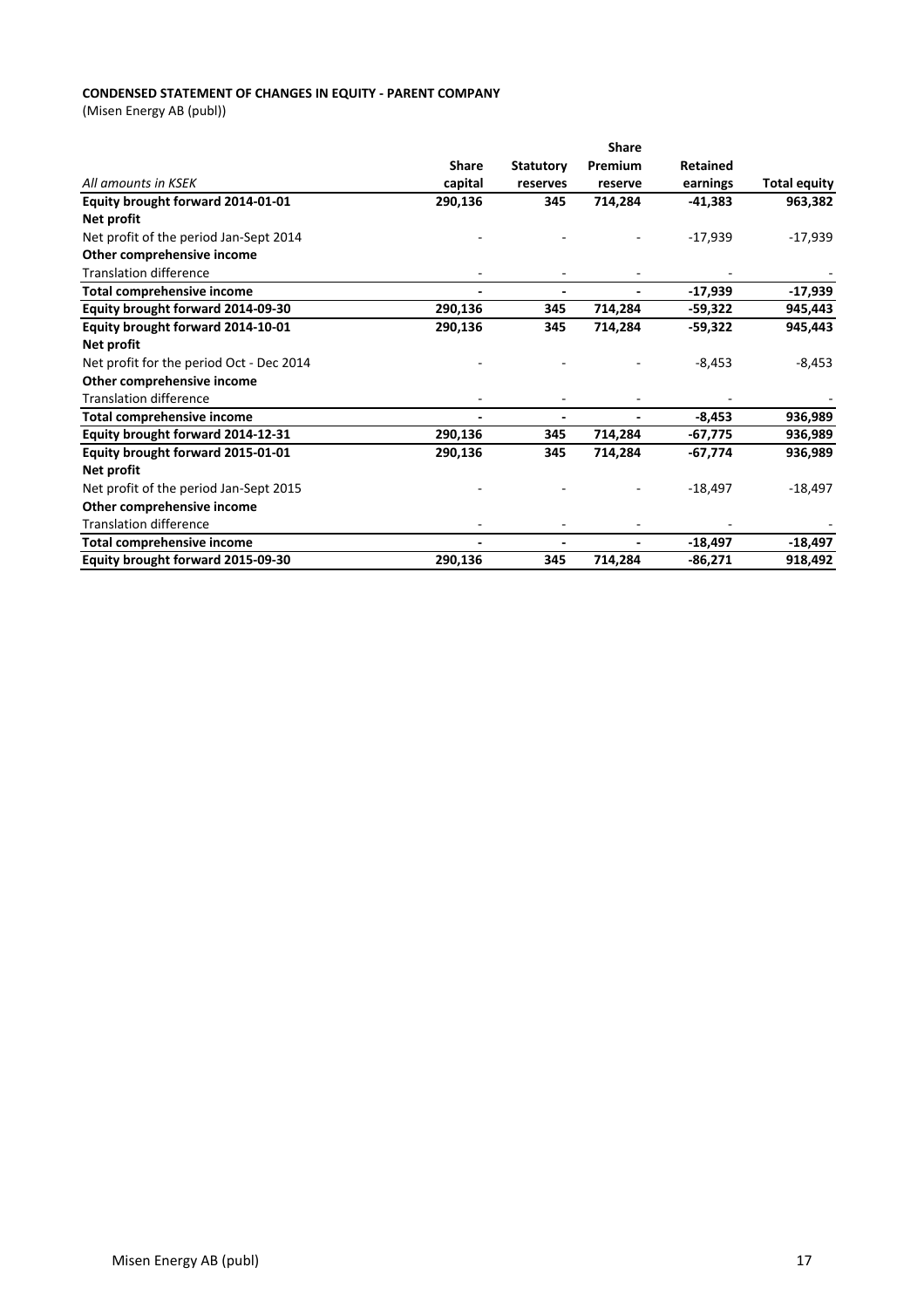# **CONDENSED STATEMENT OF CASH FLOWS - PARENT COMPANY**

(Misen Energy AB (publ))

| All amounts in KSEK                         | 1 Jan-30 Sept | 1 Jan-30 Sept<br>2014<br>9 months | 1 Jan-31 Dec<br>2014<br>12 months |
|---------------------------------------------|---------------|-----------------------------------|-----------------------------------|
|                                             | 2015          |                                   |                                   |
|                                             | 9 months      |                                   |                                   |
|                                             |               |                                   |                                   |
| Operating activities                        |               |                                   |                                   |
| Operating income                            | $-10,812$     | $-14,401$                         | $-19,827$                         |
| Adjustment for non-cash items               |               |                                   |                                   |
| Interest received                           |               |                                   |                                   |
| Interest paid                               |               |                                   |                                   |
| Cash flow from operating activities         |               |                                   |                                   |
| before working capital changes              | $-10,812$     | $-14,401$                         | $-19,827$                         |
| Decrease(+)/increase in receivables         | $-1$          | 327                               | 1,974                             |
| Decrease(-)/increase in accounts payable    | 389           | $-2,276$                          | $-1,897$                          |
| Decrease(-)/increase(+) in short term debts | 1,354         | 1,248                             | $-277$                            |
| Cash flow from operating activities         | $-9,070$      | $-15,102$                         | $-20,027$                         |
|                                             |               |                                   |                                   |
| Investment activities                       |               |                                   |                                   |
| Payment of shareholders contribution        | $-9,746$      |                                   | $-8,572$                          |
| Cash flow from investing activities         | $-9,746$      |                                   | $-8,572$                          |
| Financing activities                        |               |                                   |                                   |
| Increase in long-term debt                  | 19,053        | 15,067                            | 28,479                            |
| Cash flow from financing activities         | 19,053        | 15,067                            | 28,479                            |
| Cash flow for the period                    | 237           | $-35$                             | $-120$                            |
| Cash at the beginning of the period         | 359           | 479                               | 479                               |
|                                             |               |                                   |                                   |
| Cash at the end of the period               | 596           | 444                               | 359                               |